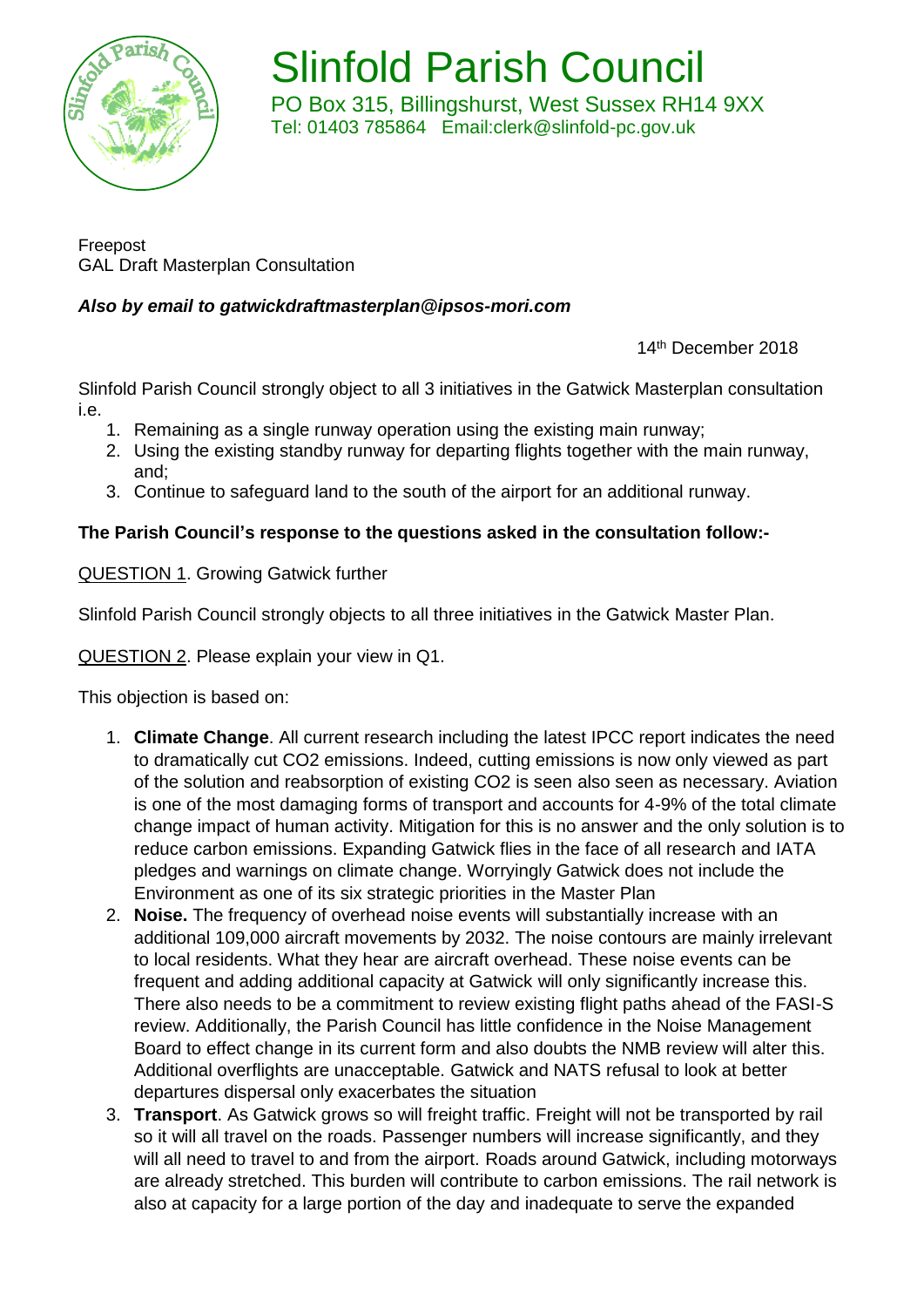airport. None of the currently planned infrastructure enhancements factor in Gatwick growth, they are only based on natural growth

- 4. Insufficient local housing is available to provide homes for the additional 20k more staff leading to more long-distance commuting, congestion and pollution.
- 5. Insufficient local infrastructure for business or residents roads, business parks, shopping centres, housing, schools, medical centres, hospitals etc. Schools and hospitals are already at capacity.
- 6. Providing the infrastructure needed would destroy huge amounts of countryside and urbanise the rural area all around Gatwick.
- 7. No additional money is being made available for infrastructure as it was with the second runway bid

QUESTION 3. Continues safeguarding of land for an entirely new runway Strongly disagree

## QUESTION 4. Please explain your view in Q3

- The Airports Commission "unequivocally and unanimously" selected Heathrow
- The government agreed, and parliament has since overwhelmingly endorsed that decision
- Continuing to blight a large area by clinging to the hope of an entirely new runway is detrimental to communities all around the airport and again any further growth would increase CO2 emissions
- Placing the majority of the runway capacity in the South East disadvantages the rest of the UK
- The proposal will leave a three runway airport without the infrastructure to support it. If that infrastructure is developed it will destroy large areas of countryside forever and blight the south eastern corner of the country with noise from a huge increase in aircraft movements

## QUESTION 5. Maximising employment and economic benefit

- Gatwick already creates a skills shortage for other businesses locally, there is little unemployment locally. Further expansion will create a migration of people to the area seeking to work at the airport
- Gatwick hope to attract staff away from the London commute. This is a rather farfetched and naïve notion as the majority of people commuting into London are doing it for a reason
- Increasing dependency on the airport reduces resilience in a downturn
- The local area does not need yet further expansion at Gatwick to thrive
- There would be a need for mass housing and office developments that Crawley could not accommodate

### QUESTION 6. Minimising noise

- The most common complaint is that the noise occurs too frequently; further expansion will worsen this hugely. Fewer flights by quieter aircraft are needed and a will to look at and amend existing flightpaths is lacking. Any change is caught up in the FASI-S review which will be delayed by Heathrow and is ultimately years away.
- The width of the arrivals swathe needs to be fully utilised without any concentration
- No new areas should be overflown. Gatwick, in its FASI-S statement of need, has asked for no fly restrictions to be removed. This should not be permitted and that principle reflected in any airspace redesign